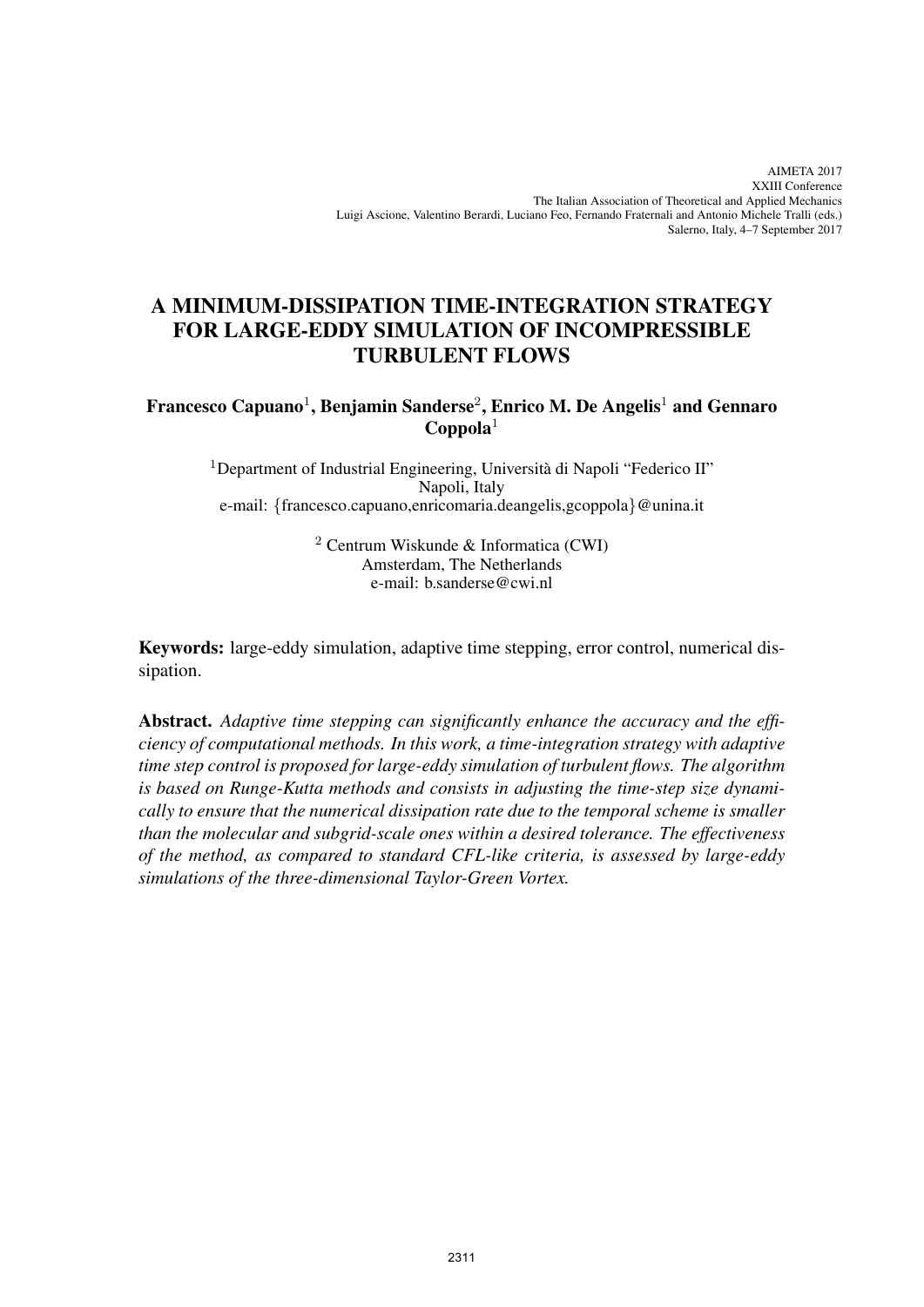#### 1 INTRODUCTION

Large-eddy simulations (LES) of turbulent flows are typically carried out on spatially coarse grids and by using correspondingly large time steps. This poses severe challenges to the numerical method, both in terms of accuracy and stability. From the point of view of spatial discretization, typical remedies are energy-conserving and/or high-resolution schemes, which are capable of suppressing nonlinear instabilities while allowing accurate results with only a few points per wavelength [\[1\]](#page-11-0). On the other hand, less care is generally taken to control the time-integration error. Indeed, simulations are usually time-advanced by means of standard explicit or semi-implicit methods (e.g., multistep or Runge-Kutta schemes for convection and Crank-Nicolson for diffusion) and the time step is loosely chosen to satisfy the linear stability constraint [\[2\]](#page-11-1). The choice of the time-integration strategy is regarded as to be more important for the overall efficiency of the LES solution than for the accuracy [\[3\]](#page-11-2), and recent trends tend to maximize the time step by dynamically analyzing the eigenvalues of the semi-discretized system [\[4\]](#page-11-3).

The concepts of adaptive time stepping and error control in the framework of time integration of the Navier-Stokes equations have been explored only a few times in literature, despite the great potential benefits in terms of both accuracy and efficiency. John and Rang [\[5\]](#page-11-4) compared different classes of time-integration schemes for the 2D laminar flow around a circular cylinder, using embedded methods to adjust the time step. They obtained good efficiency but also reported high sensitivity of the results with respect to the chosen tolerance. Kay *et al.* [\[6\]](#page-11-5) proposed an implicit trapezoidal rule in conjunction with an explicit Adams-Bashforth method for error control, and concluded that adaptive time stepping is essential for unsteady flows with multiple time scales. Using an embedded error control method, Colomes and Badia [\[7\]](#page-11-6) gained a 42.8% reduction of CPU time with respect to a fixed time step integration, again for the case of laminar flow around a circular cylinder case. To the authors' knowledge, adaptive time-integration methods have not been analyzed thoroughly for turbulent flow simulations.

The scope of this work is to propose an adaptive time-stepping strategy aimed to control the temporal error, with the goal of creating an efficient minimum-dissipation time-integration method for LES of turbulent flows. The proposed strategy is based on Runge-Kutta methods and relies on the analysis of the global discrete energy balance induced by the spatial and temporal discretizations. The time-step size is then adjusted dynamically to ensure that the numerical dissipation rate due to the temporal error is smaller than the molecular and subfilter-scale model ones within a desired tolerance. The method is independent of the spatial mesh, and can be implemented with minimum additional computational cost into structured and unstructured energy-preserving codes.

The paper is organized as follows. Section [2](#page-2-0) presents the theoretical framework and the discretization of the Navier-Stokes equations. The new adaptive time-stepping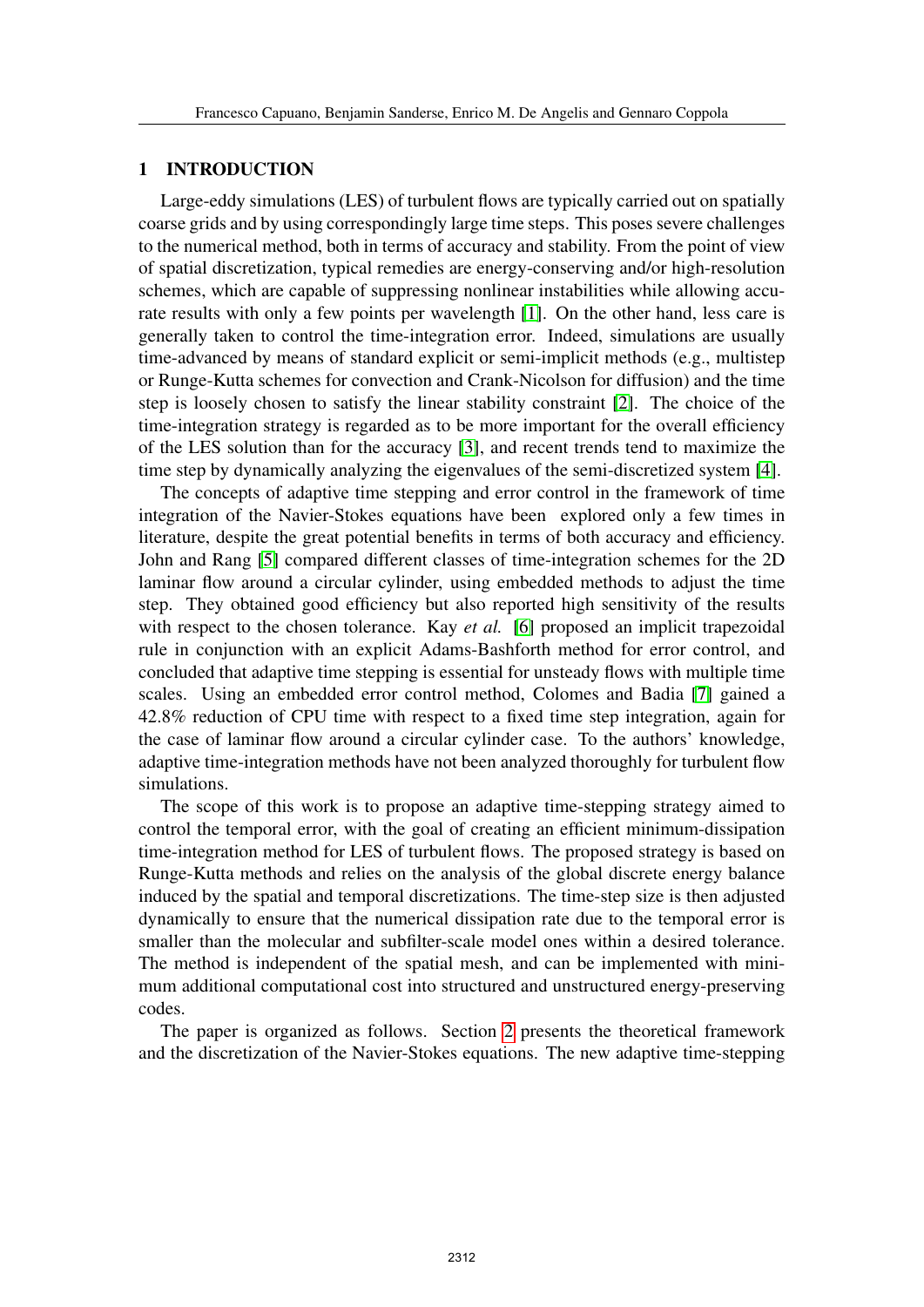strategy is outlined in Section [3.](#page-3-0) In Section [4,](#page-7-0) the effectiveness of the proposed approach is assessed by large-eddy simulations of the Taylor-Green Vortex. Concluding remarks are given in Section [5.](#page-9-0)

#### <span id="page-2-0"></span>2 FULLY DISCRETE NAVIER-STOKES EQUATIONS

In this work, the filtered incompressible Navier-Stokes equations are considered,

<span id="page-2-1"></span>
$$
\frac{\partial \overline{u}_i}{\partial t} + \mathcal{N}_i(\overline{u}) = -\frac{\partial \overline{p}}{\partial x_i} + \frac{1}{\text{Re}} \frac{\partial^2 \overline{u}_i}{\partial x_j \partial x_j} - \mathcal{R}_i(u, \overline{u}), \tag{1}
$$

<span id="page-2-3"></span><span id="page-2-2"></span>
$$
\frac{\partial \overline{u}_i}{\partial x_i} = 0 \tag{2}
$$

where  $\mathcal{N}_i(u)$  is the nonlinear convective term,  $\mathcal{R}_i = \overline{\mathcal{N}_i(u)} - \mathcal{N}_i(\overline{u})$  is the subfilter scale term and the overbar denotes a properly defined filtering operator which provides scale separation. The use of a subfilter-scale model yields  $\mathcal{R}_i(u, \overline{u}) \to \mathcal{R}_i(\overline{u})$ .

In the framework of finite-difference or finite-volume methods, a semi-discrete version of Eqs. [\(1\)](#page-2-1)-[\(2\)](#page-2-1) can be expressed as

$$
\frac{d\overline{u}}{dt} + C(\overline{u})\overline{u} = -G\overline{p} + \frac{1}{Re}L\overline{u} - r(\overline{u}), \qquad (3)
$$

$$
M\overline{u} = 0 \t{,} \t(4)
$$

where  $\overline{u}$  is the filtered discrete velocity vector containing the three components on the three-dimensional mesh, and the matrices G, M, L are proper spatial discretizations of the gradient, divergence and Laplacian operators respectively. The convective term is expressed as the product of a linear convective operator  $\mathbf{C}(\overline{\mathbf{u}})$  and  $\overline{\mathbf{u}}$ , while  $\mathbf{r}(\overline{\mathbf{u}})$ is the spatially discretized subfilter-scale model. For the sake of simplicity, equally spaced Cartesian grids will be considered in this work, but this does not come at a loss of generality. It will also be assumed that the differential operators are discretized consistently, e.g.  $G<sup>T</sup> = -M$ . Note that Eqs. [\(3\)](#page-2-2)-[\(4\)](#page-2-3) constitute an index-2 Differential Algebraic Equation (DAE) system. Upon enforcing the incompressibility constraint via the solution of the pressure Poisson equation [\[8\]](#page-11-7), one obtains the ODE system

<span id="page-2-4"></span>
$$
\frac{d\overline{\mathbf{u}}}{dt} = \mathbf{P} \mathbf{f} (\overline{\mathbf{u}}) \equiv \widetilde{\mathbf{f}} (\overline{\mathbf{u}}) , \qquad (5)
$$

where  $f = -C(\overline{u})\overline{u} + \frac{1}{Re}L\overline{u} - r(\overline{u})$  and  $P = I - G\mathcal{L}^{-1}M$ , with  $\mathcal{L} = MG$ , is the projection operator.

Time advancement of the ODE Eq. [\(5\)](#page-2-4) is now straightforward and can be accomplished by means of any ODE integrator. In this work, Runge-Kutta (RK) methods are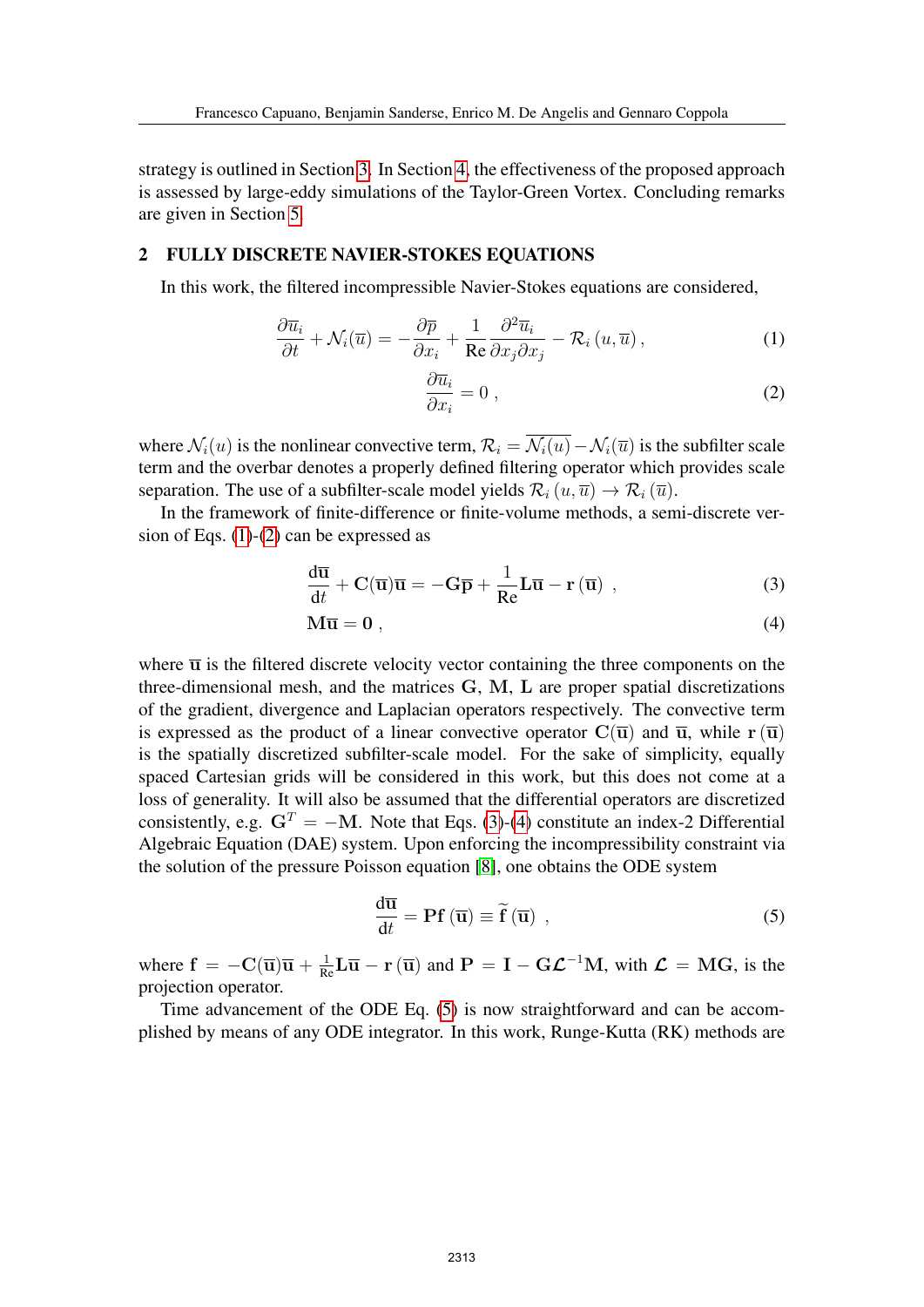considered, which can be formulated as

<span id="page-3-1"></span>
$$
\overline{\mathbf{u}}^{n+1} = \overline{\mathbf{u}}^n + \Delta t \sum_{i=1}^s b_i \widetilde{\mathbf{f}}(\overline{\mathbf{u}}_i) , \qquad (6)
$$

$$
\overline{\mathbf{u}}_i = \overline{\mathbf{u}}^n + \Delta t \sum_{j=1}^s a_{ij} \widetilde{\mathbf{f}}(\overline{\mathbf{u}}_j) , \qquad (7)
$$

where  $a_{ij}$  and  $b_i$  are the RK coefficients, and s is the number of stages.

Since the pioneering works from the Stanford group [\[9\]](#page-11-8), Runge-Kutta methods have become very popular in the turbulence community due to their favorable properties, such as their self-starting capability and relatively large stability limit. The overwhelming majority of turbulence simulations are nowadays performed by using three-stage (particularly the low-storage Wray's scheme [\[10\]](#page-11-9)) or four-stage (the classical RK4) methods in conjunction with fractional-step procedures.

#### <span id="page-3-0"></span>3 ADAPTIVE TIME-STEPPING STRATEGY

The scope of this work is to propose an accurate and efficient dynamic selection of the time step size  $\Delta t$  in Eqs. [\(6\)](#page-3-1)-[\(7\)](#page-3-1). In numerical simulations of turbulent flows, the time step selection is generally guided by two criteria: i) *accuracy* constraints, i.e. adequate representation of the smallest time scale of motion  $\tau_n$ , and ii) *stability* constraints due to convective and diffusive terms (for explicit or semi-implicit schemes). These stability constraints read, respectively

<span id="page-3-2"></span>
$$
\frac{U_{\max}\Delta t}{\Delta x} \leq \sigma^c \,,\tag{8}
$$

$$
\frac{\nu \Delta t}{\left(\Delta x\right)^2} \le \sigma^d \,,\tag{9}
$$

where  $\Delta t$  and  $\Delta x$  are the time- and grid-spacing,  $\nu$  is the kinematic viscosity,  $U_{\text{max}}$  the maximum velocity over the computational domain, and  $\sigma^c$  and  $\sigma^d$  are two constants that depend on the particular combination of the temporal and spatial schemes employed. In practical computations, explicit schemes are often preferred due to ease of implementation, lower cost per time step, and efficient parallelization (although this depends on the stiffness of the problem). The majority of turbulence computations are indeed performed using explicit time-advancement schemes, and the time step is selected according to the stability constraint. This choice can be also justified on the basis of simple scaling arguments: the stability conditions [\(8\)](#page-3-2) and [\(9\)](#page-3-2) can be expressed, in a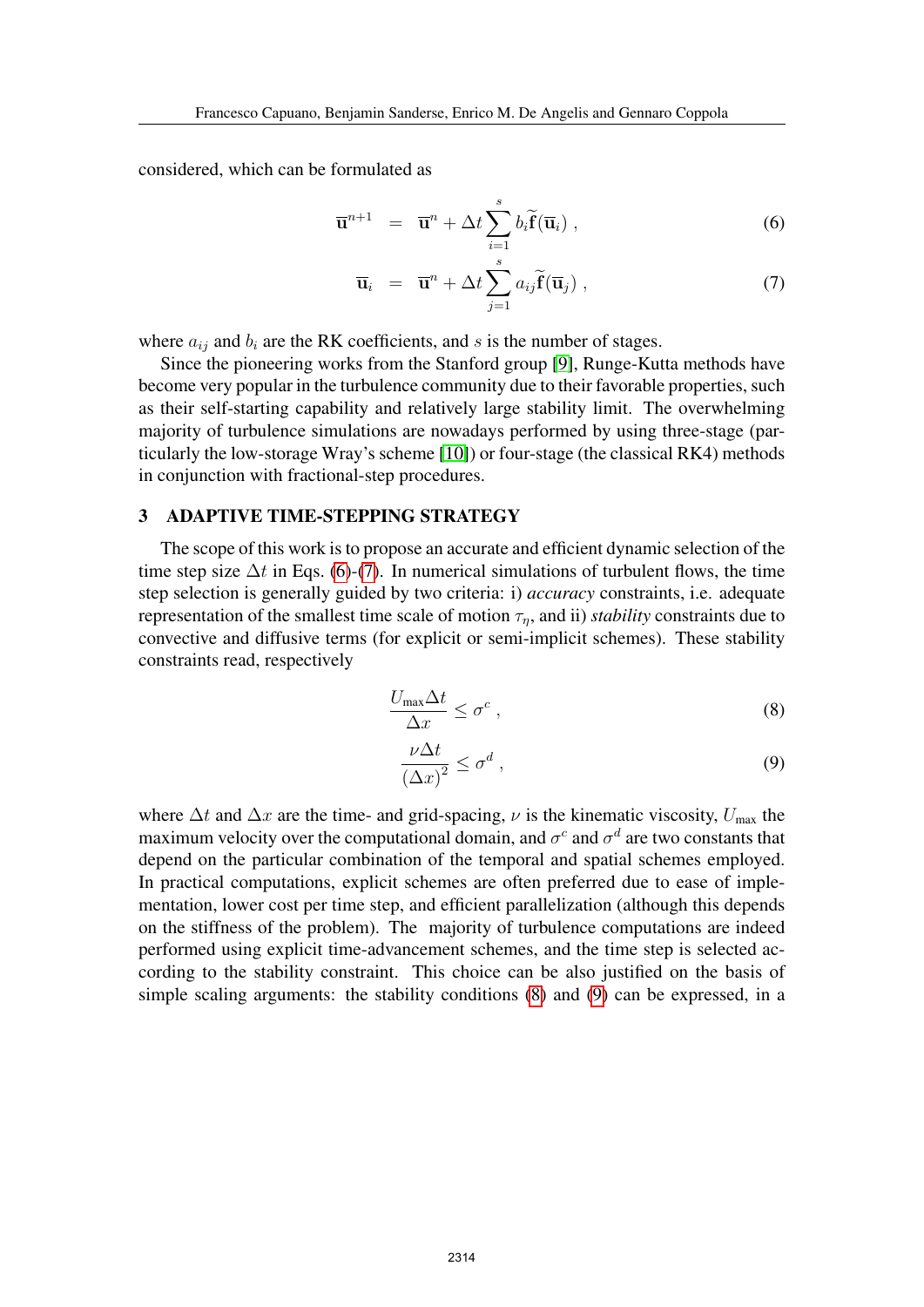proper nondimensional form, as

<span id="page-4-0"></span>
$$
\frac{\Delta t}{\tau_{\eta}} < \frac{U}{U_{\text{max}}} \text{Re}^{-1/4} \frac{\Delta x}{\eta} \,, \tag{10}
$$

$$
\frac{\Delta t}{\tau_{\eta}} < \left(\frac{\Delta x}{\eta}\right)^2,\tag{11}
$$

where  $\Delta x/\eta$  is the ratio between the grid spacing and the Kolmogorov size, and U is the characteristic velocity of large eddies. In a wide operative range of these parameters, and especially for LES, in which  $\Delta x/\eta$  is typically large, the time step is limited by Eq. [\(10\)](#page-4-0), thus justifying the use of fully explicit schemes [\[4\]](#page-11-3). Furthermore, the resolution requirement (i), i.e.  $\Delta t < \tau_n$ , is often automatically satisfied [\[2\]](#page-11-1).

The application of criteria (i) and (ii) is in many cases satisfactory, although the actual time-integration error is not being controlled. This can lead to inaccurate and/or inefficient simulations, in which the time step is either under- or over-estimated with respect to the accuracy requirement.

In this regard, adaptive time step size selection is a popular remedy in the numerical community to increase the efficiency of the time-advancement strategy, i.e., to obtain the same accuracy with fewer steps or better accuracy with the same number of steps [\[11\]](#page-11-10). Adaptive time stepping techinques are mainly based on the idea of computing a proper (error) controller, and to adjust the step size dynamically and automatically to ensure that the error is kept within the desired values. In most situations, the controller is the local truncation error  $T^{n+1}$ , and the updating formula for the time step size to keep it within the desired tolerance  $\delta^u$  reads

<span id="page-4-1"></span>
$$
\Delta t^{n+1} = \Delta t^n \left| \frac{\delta^u}{T^{n+1}} \right|^{1/(p+1)}, \qquad (12)
$$

where  $p$  is the order of the method. In general, the local trucation error is computed by comparing two numerical solutions, with one being more accurate than the other. This usually leads to non-negligible increase in computational cost, as for the case of the Taylor-series method or the Richardson extrapolation [\[11\]](#page-11-10). Of particular interest are methods with built-in error estimates, such as the so-called *embedded* Runge-Kutta schemes, which are able to provide two numerical solutions of different accuracy with little additional computational cost [\[12\]](#page-11-11). Embedded methods will be addressed in more detail in future work.

#### 3.1 Minimum-dissipation criterion

The adaptive time-stepping strategy proposed in this paper is inspired by the principle of physics-compatible discretizations [\[13\]](#page-11-12). A significant amount of research carried out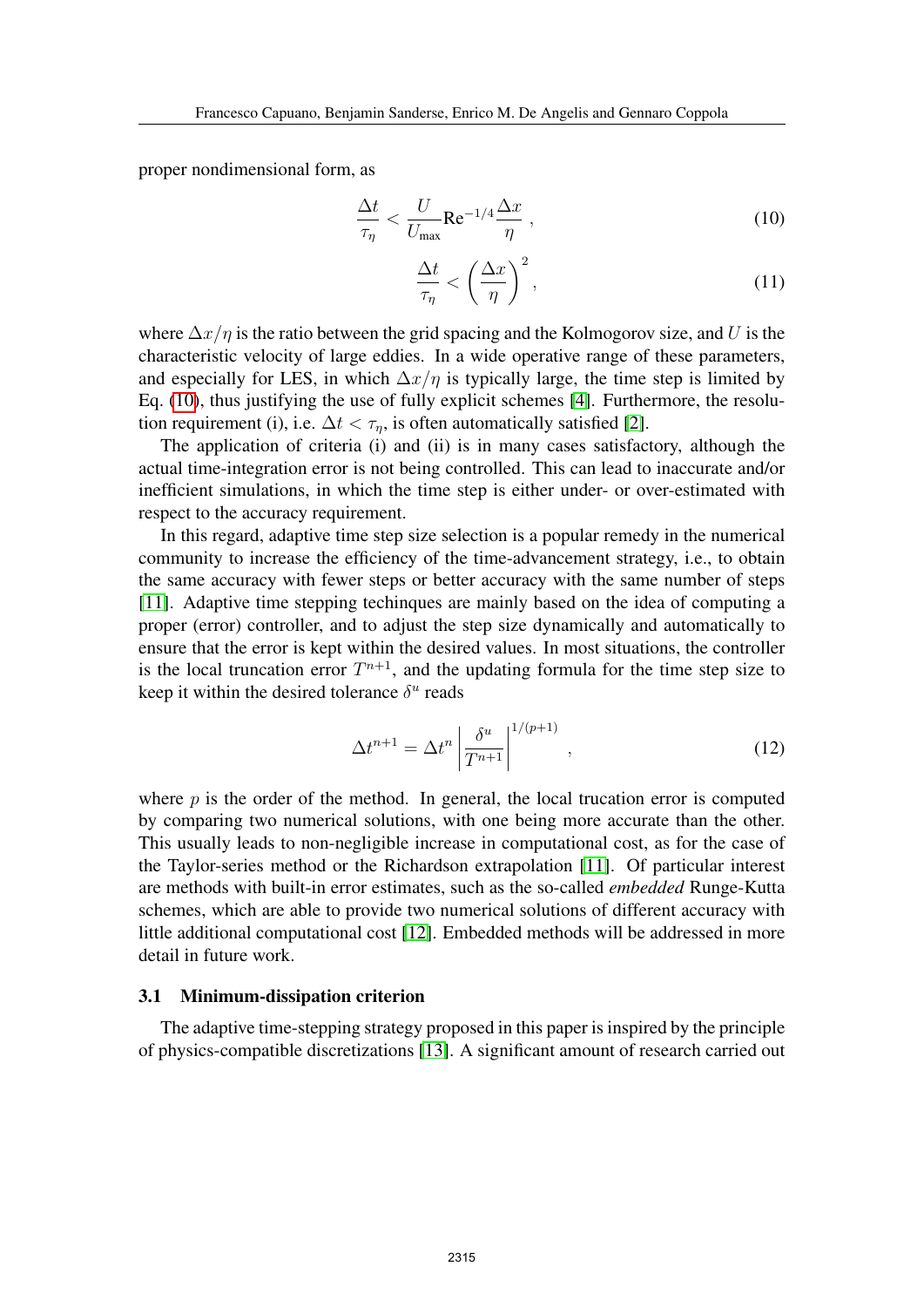in the last two decades has indicated that for convection-dominated, multi-scale problems, it is fundamental for the numerical discretization to preserve the symmetries and the invariants of the continuous system. Particularly for the Navier-Stokes equations, it is now consolidated that kinetic energy, which is an inviscid quadratic invariant of the NS system, should be preserved also on a discrete level. Besides providing a nonlinear stability bound to the computed solution, the occurrence of discrete energy conservation contributes to increase the physical realism of a simulation, by ensuring that the turbulence cascade and/or the subfilter-scale model are not artificially contaminated [\[14\]](#page-12-0).

A relevant discrete global kinetic energy is defined as  $E = \overline{\mathbf{u}}^T \overline{\mathbf{u}}/2$ , representing the energy of the filtered velocity field. A fully discrete evolution equation for  $E$  can be obtained by manipulating Eqs. [\(6\)](#page-3-1)-[\(7\)](#page-3-1), to yield

<span id="page-5-0"></span>
$$
\frac{\Delta E}{\Delta t} = \underbrace{\frac{1}{\text{Re}} \sum_{i=1}^{s} b_i \overline{\mathbf{u}}_i^T \mathbf{L} \overline{\mathbf{u}}_i}_{\varepsilon^{\nu}} - \underbrace{\sum_{i=1}^{s} b_i \overline{\mathbf{u}}_i^T \mathbf{r} (\overline{\mathbf{u}}_i)}_{\varepsilon^{\text{SGS}}} - \underbrace{\frac{\Delta t}{2} \sum_{i,j=1}^{s} (b_i a_{ij} + b_j a_{ji} - b_i b_j) \widetilde{\mathbf{f}}_i^T \widetilde{\mathbf{f}}_j}_{\varepsilon^{\text{RK}}}, \quad (13)
$$

where  $\Delta E = E^{n+1} - E^n$  and  $\mathbf{f}_i = \mathbf{f}(\mathbf{u}_i)$ . The terms in the right-hand side of Eq. [\(13\)](#page-5-0) are, in order, the viscous (physical) dissipation rate  $\varepsilon^{\nu}$ , the subfilter-scale contribution  $\varepsilon^{sgs}$ , and the temporal error  $\varepsilon^{RK}$ . It is worth to note that neither the pressure gradient nor the convective term contributions appear in Eq. [\(13\)](#page-5-0). The former vanishes for staggered arrangements of flow variables [\[15\]](#page-12-1), while the latter vanishes as a consequence of the skew-symmetry of the convective operator [\[1\]](#page-11-0). In practice, this requirement is usually achieved by either discretizing the so-called *skew-symmetric form* of convection [\[14\]](#page-12-0), or by employing the classical second-order staggered method originally proposed by Harlow and Welch [\[16\]](#page-12-2). The resulting discrete spatial conservation of kinetic energy is beneficial for stable and accurate computation of turbulent flows.

In a LES simulation, it would be desirable to have the filtered energy balance be modified only by the viscous dissipation and the modeling terms. For standard explicit methods of order p, the temporal energy error  $\varepsilon^{RK}$  typically decreases with order  $q = p$ ; also, it usually has a dissipative character. The dissipative effects of the temporal error can be more effectively perceived upon definition of an *effective* Reynolds number [\[17\]](#page-12-3), which in the case of no subgrid-scale model reads

$$
\text{Re}^{\text{eff}} \equiv \frac{\sum_{i} b_i \mathbf{u}_i^T \mathbf{L} \mathbf{u}_i}{\Delta E / \Delta t} \,. \tag{14}
$$

In [\[17\]](#page-12-3), it has been demonstrated that without proper remedies, the standard explicit schemes commonly used in the turbulence community can lead to deviations in the effective Reynolds number up to 10% with respect to the nominal Reynolds number. It is thus desirable to keep the temporal error  $\varepsilon^{RK}$  bounded as compared to the physical and SGS model terms  $\varepsilon^{\nu}$  and  $\varepsilon^{\text{sgs}}$ . The above considerations suggest to introduce a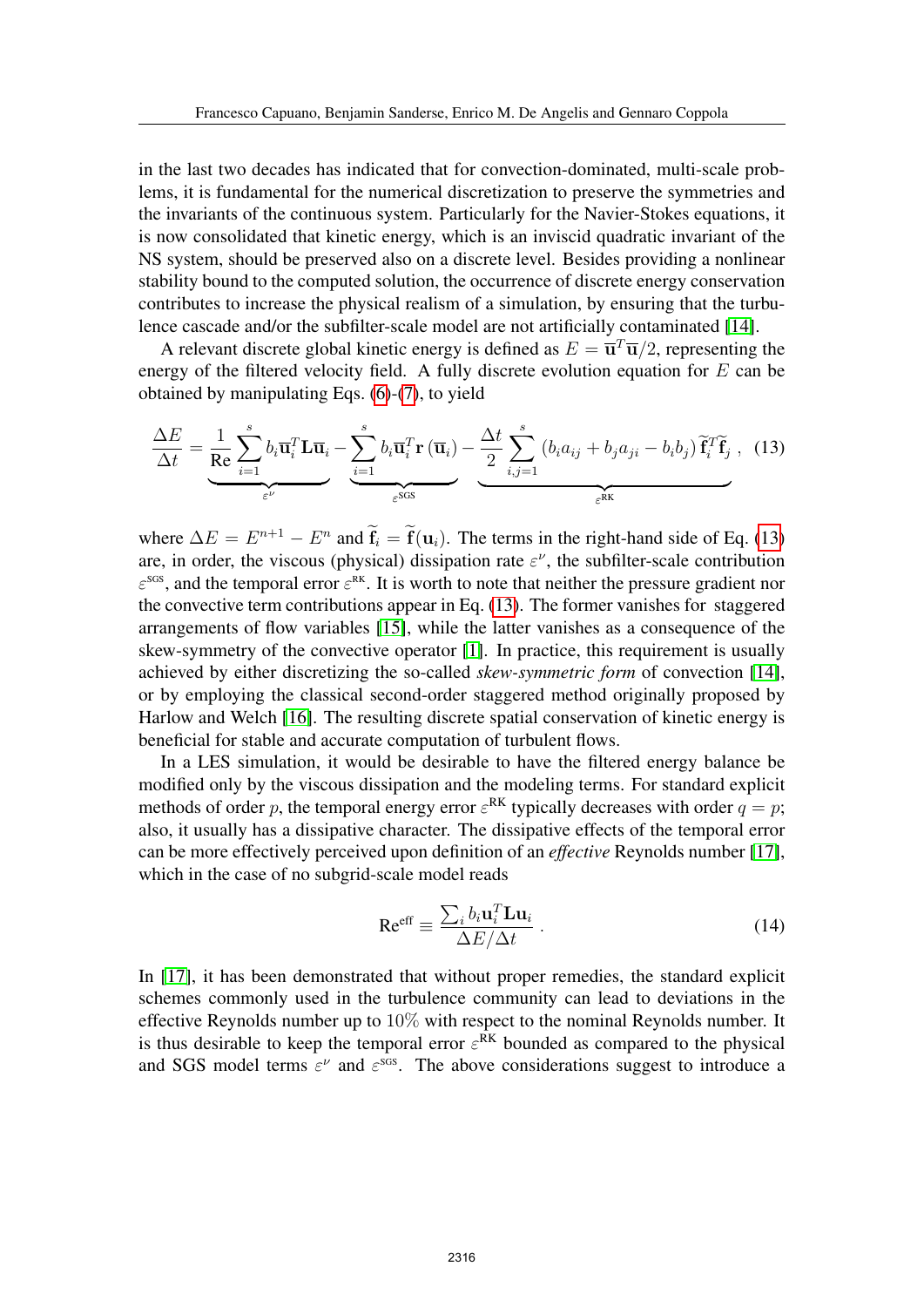*minimum-dissipation criterion*, based on  $\varepsilon^{\text{RK}}$ , stating that

<span id="page-6-0"></span>
$$
\chi = \left| \frac{\varepsilon^{\text{RK}}}{\varepsilon^{\nu} + \varepsilon^{\text{SGS}}} \right| < \delta^{E}.\tag{15}
$$

To ensure that Eq. [\(15\)](#page-6-0) is satisfied at each time step, one can apply Eq. [\(12\)](#page-4-1) and take  $\chi$ as the error estimate, yielding the updating formula

<span id="page-6-1"></span>
$$
\Delta t^{n+1} = \Delta t^n \left| \frac{\delta^E}{\chi^{n+1}} \right|^{1/q}, \qquad (16)
$$

where  $\delta^E$  is the chosen tolerance for  $\chi$ . Preliminary tests and physical intuition suggest to take  $\delta^E = 0.01$ , i.e., the temporal dissipation rate should not overcome the sum of physical and modeling terms by more than 1%; of course, lower values for  $\delta^E$  can be selected depending on the required accuracy of the problem under study.

Note that the practical implementation of Eq. [\(16\)](#page-6-1) requires the computation of  $\varepsilon^{RK}$ ,  $\varepsilon^{\nu}$  and  $\varepsilon^{\text{SGS}}$ . The last two terms can be easily computed and are commonly stored in a computer code as useful diagnostic parameters regardless. For what concerns  $\varepsilon^{RK}$ , it can be obtained by subtraction upon calculation of the global energy, which is another parameter of interest in numerical simulations. Therefore, the adaptive time stepping method based on minimum dissipation can be easily implemented in an existing spatially energy-conserving code with minimum additional cost. It is also worth to note that the method is independent of the spatial discretization method and the underlying mesh (either structured or unstructured). The minimum-dissipation criterion will be hereafter referred to also as the  $\delta^E$  criterion.

#### 3.2 Symplectic and pseudo-symplectic methods

As mentioned in the previous section, standard Runge-Kutta methods of order  $p$  lead to temporal energy errors which are, in general, of the same order  $p$ . However, special RK schemes exist which are able to eliminate or reduce the magnitude of the temporal error, on equal time step, as outlined in the following.

So-called *symplectic* methods satisfy the condition  $b_i a_{ij} + b_j a_{ji} - b_i b_j = 0$ , thus leading to exact energy conservation in the inviscid limit, see Eq. [\(13\)](#page-5-0). A notable example of this class of methods is the one-stage, second-order Gauss scheme, also known as implicit midpoint. Higher-order, fully implicit methods are also available. Symplectic methods are popular in the context of Hamiltonian systems but have been applied to the Navier-Stokes equations only recently [\[18\]](#page-12-4). The major drawback of symplectic schemes is their implicit nature, which can lead to unaffordable computational cost for large-scale turbulent simulations.

Alternatively, the energy-conservation property can be satisfied approximately up to an order of accuracy  $q > p$ , as in the case of *pseudo-symplectic* methods, which are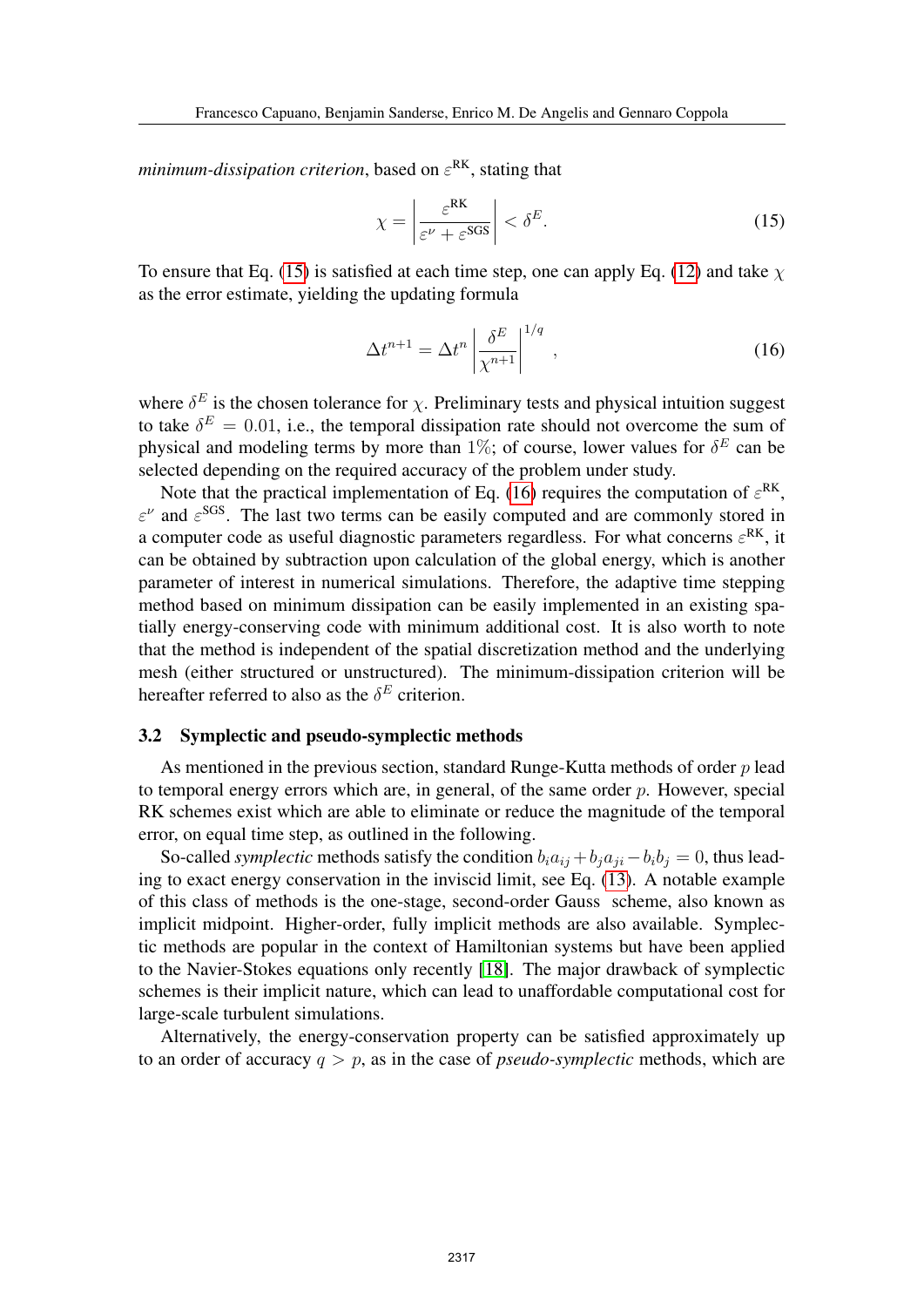| Method | $\cdot s$ | $\boldsymbol{\eta}$ | a | $\sigma^c$ | Symbol |
|--------|-----------|---------------------|---|------------|--------|
| RK3    | 3         | 3                   | 3 | $\sqrt{3}$ | X      |
| RK4    |           | $\overline{4}$      | 4 | 2.85       | ∩      |
| 3p6q   | $5 -$     | $\mathcal{S}$       |   | 6 2.85     |        |
| 4p7q   | 6         |                     |   | 3.71       |        |

<span id="page-7-1"></span>Table 1: Summary of Runge-Kutta methods used in numerical tests.

fully explicit. Pseudo-symplectic methods can be derived by coupling the classical order conditions to additional nonlinear equations in the coefficients  $b_i$  and  $a_{ij}$  [\[19\]](#page-12-5). Pseudosymplectic methods have been recently analyzed in the context of incompressible flow simulations, showing that they are able to keep very low numerical dissipation levels, on equal time step, in comparison to standard Runge-Kutta schemes [\[17\]](#page-12-3).

While in case of symplectic methods there is clearly no advantage in using the minimum-dissipation criterion, the pseudo-symplectic schemes will benefit from an adaptive step size selection.

#### <span id="page-7-0"></span>4 NUMERICAL RESULTS

The selected test case is the canonical Taylor-Green Vortex (TGV) flow, which is a challenging benchmark involving creation of small scales, transition to turbulence, and turbulent decay. Being a transient problem, the TGV flow is well suited to analyze adaptive time-stepping techniques. The initial conditions prescribed in a tri-periodic box of side  $2\pi$  are given as follows [\[20\]](#page-12-6)

$$
u(x, y, z, 0) = U_0 \frac{2}{\sqrt{3}} \sin(\theta + \frac{2}{3}\pi) \sin(x) \cos(y) \cos(z) , \qquad (17)
$$

$$
v(x, y, z, 0) = U_0 \frac{2}{\sqrt{3}} \sin(\theta - \frac{2}{3}\pi) \cos(x) \sin(y) \cos(z), \qquad (18)
$$

$$
w(x, y, z, 0) = U_0 \frac{2}{\sqrt{3}} \sin(\theta) \cos(x) \cos(y) \sin(z) , \qquad (19)
$$

with  $\theta = 0$ . The spatial discretization employed in the following sections is based on a second-order energy-conserving method mentioned earlier. The domain is divided into 64<sup>3</sup> mesh points, and the selected Reynolds number is 1600. This combination corresponds to a typical large-eddy simulation resolution [\[21\]](#page-12-7).

#### 4.1 Standard and pseudo-symplectic methods

In this section, standard and pseudo-symplectic methods are tested in conjunction with the minimum-dissipation adaptive time-stepping method outlined in Section [3.](#page-3-0) The analyzed Runge-Kutta methods are reported in Table [1,](#page-7-1) along with their number of stages s, the order of accuracy on solution  $p$  and on energy conservation  $q$ , and the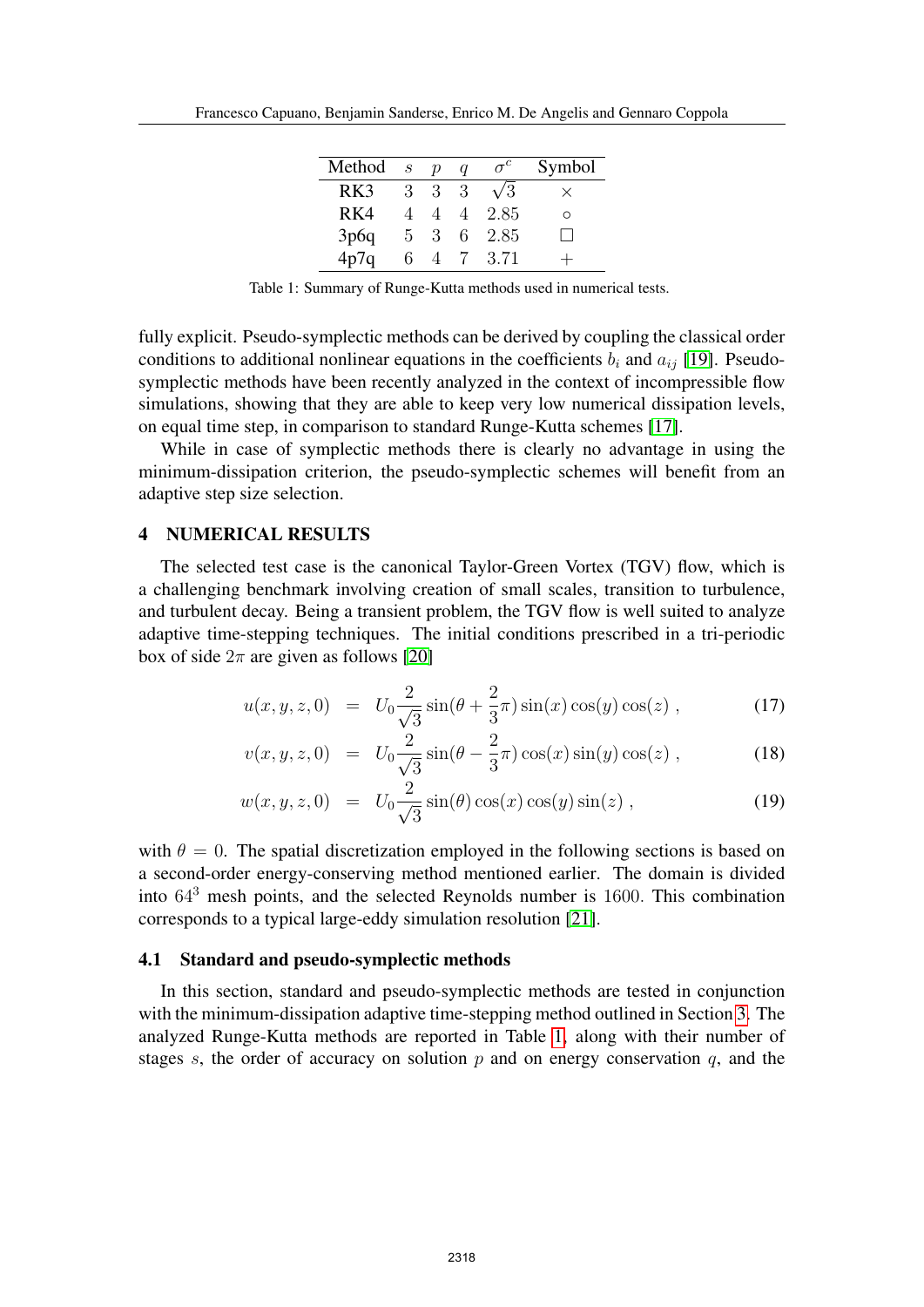value of  $\sigma^c$  to be used in Eq. [\(8\)](#page-3-2). The scheme denoted as RK3 is the low-storage thirdorder scheme of Wray [\[10\]](#page-11-9), while RK4 is the standard fourth-order RK scheme. The schemes 3p6q and 4p7q are two pseudo-symplectic schemes (see [\[17\]](#page-12-3) for details).

Figure [1](#page-9-1) shows the evolution of  $\Delta t$  for the schemes in Table [1,](#page-7-1) prescribed by

- $\bullet$  the convective stability constraint (CFL), Eq. [\(8\)](#page-3-2);
- the minimum-dissipation criterion ( $\delta^E$ ), Eq. [\(16\)](#page-6-1);
- the Kolmogorov time scale  $\tau_n$ , which is supposed to be constant in time.

The Kolmogorov time scale is computed by classical relations [\[22\]](#page-12-8). The black curves correspond to no-model LES, while the red ones to computations with the standard dynamic Smagorinsky model [\[22\]](#page-12-8). The  $\Delta t$  selected at each time step is chosen to be the minimum among the ones prescribed by the three criteria. The behaviour is very different for the various schemes, proving that the step size selection is not trivial. For the RK3, the  $\Delta t$  is initially dictated by stability, but starting from  $t^* \approx 5$  the minimumdissipation criterion prevails. This change in behaviour can be attributed to the fact that the initial energy is cascading to smaller scales, reaching the maximum wavenumber of the grid at approximately  $t^* = 5$  and thus enhancing the numerical dissipation, which is active mostly at the smallest resolved scales. The  $\delta^E$  criterion provides time steps that are approximately one-half of the one imposed by stability, indicating that the CFL criterion alone would lead to significant temporal dissipation. These observations are confirmed in the cases with the dynamic Smagorinsky model, with the  $\Delta t$  provided by the  $\delta^E$  and CFL criteria being generally higher than the corresponding ones in the no-model case. The higher time steps are attributed to the additional dissipation of the SGS model, which smoothes the velocity field (thus reducing  $U_{\text{max}}$  in the CFL criterion) and reduces the impact of the temporal dissipation in the global energy budget. For the higher-order methods, the time step is initially constrained by the Kolmogorov time scale. However, while for the RK4 the  $\delta^E$  criterion is still prevailing after  $t^* = 5$ , the pseudo-symplectic methods show comparable time-step sizes and the stability limit is eventually the determinant one. This is due to the inherent reduction of temporal dissipation error of these schemes. It is also worth noting that the time step based on  $\delta^E$ leads to larger step sizes as the accuracy of the RK method is increased.

Figure [2](#page-10-0) shows the time evolution of the error controller  $\chi$ . The adaptive step size selection based on the minimum-dissipation criterion starts to operate from  $t^* \approx 5$  and is able to bound the error to the selected tolerance,  $\delta^E = 0.01$ . Note that for simplicity, Eq. [\(16\)](#page-6-1) has been implemented in an explicit fashion, i.e., using the value  $\chi^n$ ; this leads to few time steps in which  $\chi > \delta^E$ . Refined approaches in which Eq. [\(16\)](#page-6-1) is properly iterated within one time step will be considered in future work.

Interestingly, in the performed simulations the four schemes of Table [1](#page-7-1) provided similar efficiency, namely the r.h.s. evaluations needed to integrate until  $t^* = 12$  were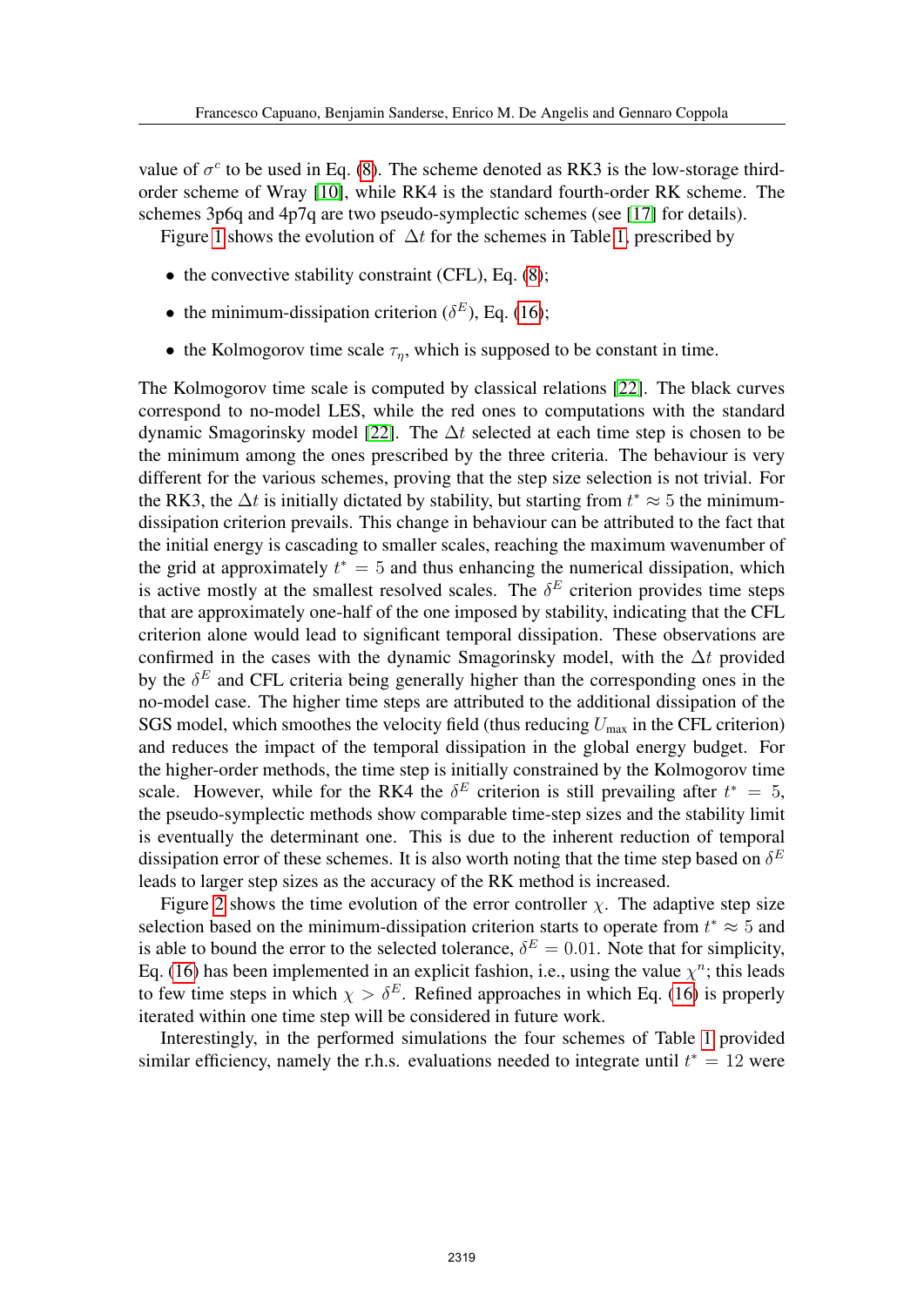

<span id="page-9-1"></span>Figure 1: Time-step size dictated by the CFL criterion, the  $\delta^E$  criterion, and the Kolmogorov time scale. Black: no model simulations; red: simulations with dynamic Smagorinsky model.

roughly the same. The higher order pseudo-symplectic schemes in combination with error estimation and control are therefore the preferred methods for performing this type of turbulence simulations.

It is worth to mention that other simulations (not shown here) performed at higher spatial resolutions provided similar results.

### <span id="page-9-0"></span>5 CONCLUSIONS

A new adaptive time-stepping strategy for large-eddy simulations of turbulent flows has been developed. The method is based on the analysis of the discrete global energy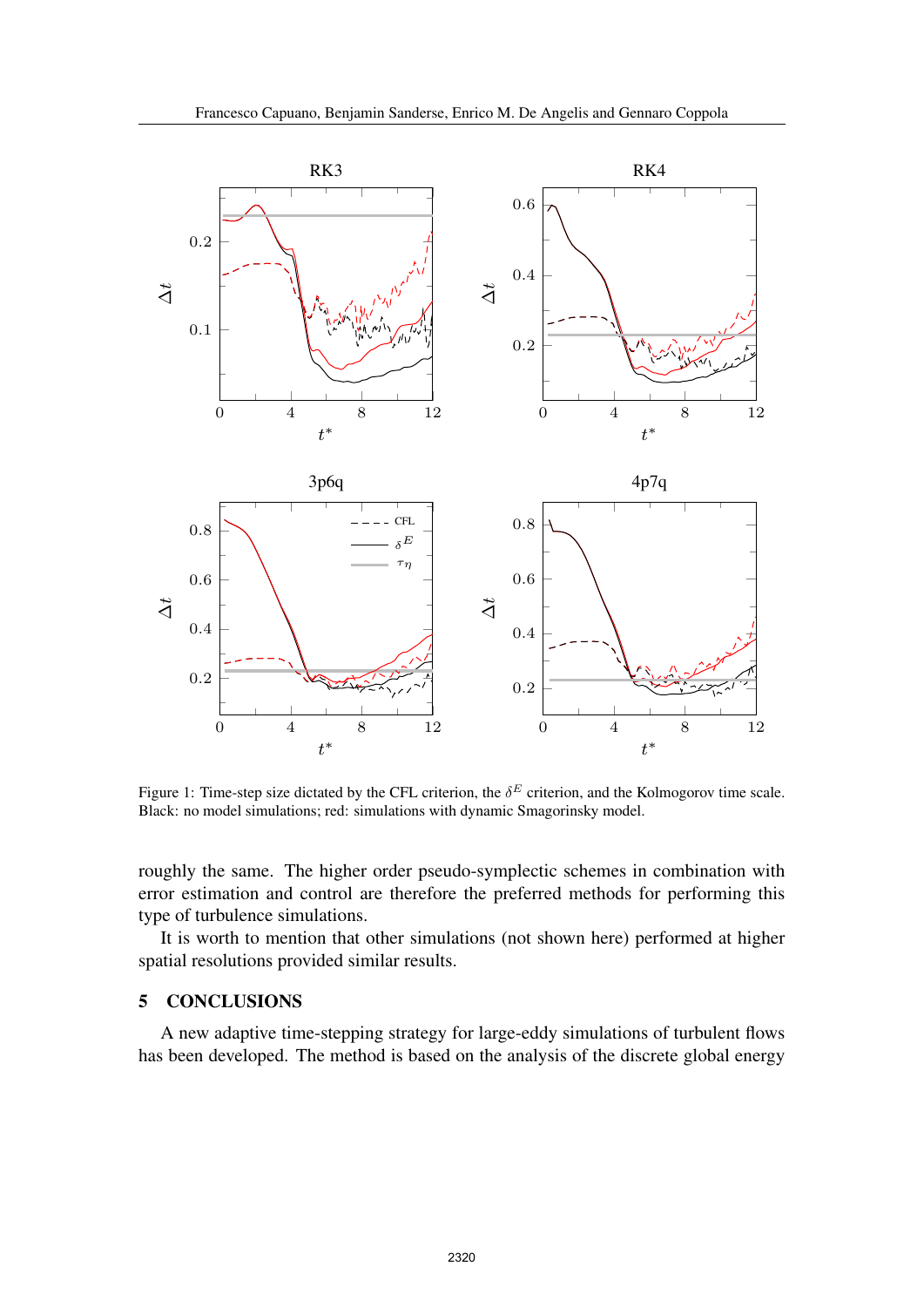

<span id="page-10-0"></span>Figure 2: Time evolution of the error controller  $\chi$  for no-model case (left) and dynamic Smagorinsky simulations (right). Also shown in gray is the selected tolerance  $\delta^E$ .

equation, and consists in adjusting the time-step size dynamically to ensure that the temporal dissipation does not overcome the sum of the physical and SGS model terms by more than a desired tolerance. This minimum-dissipation time-advancement method can be easily implemented in an existing spatially energy-conserving code with negligible additional cost, provides a simple mean to control the time-integration error and can significantly increase the efficiency of time integration.

The adaptive time-stepping strategy has been preliminarily tested on a canonical Taylor-Green vortex case, in conjunction with both standard RK schemes and recently developed pseudo-symplectic methods. The new adaptive step size selection has been compared to more standard criteria based on a CFL-like condition, or on the Kolmogorov time scale. In all cases, the time step selection criterion changed during the time evolution. The new strategy proved to reduce the temporal dissipation below the desired tolerance; also, for standard third-order and fourth-order RK schemes, the time step sizes dictated by the minimum-dissipation criterion turned out to be lower than the ones imposed by the stability constraint, showing that standard criteria can lead to a significant amount of temporal dissipation.

Future work includes the application of the minimum-dissipation time-stepping strategy to more complex test cases, as well as the simultaneous control of the local truncation error of the velocity field by means of embedded Runge-Kutta methods.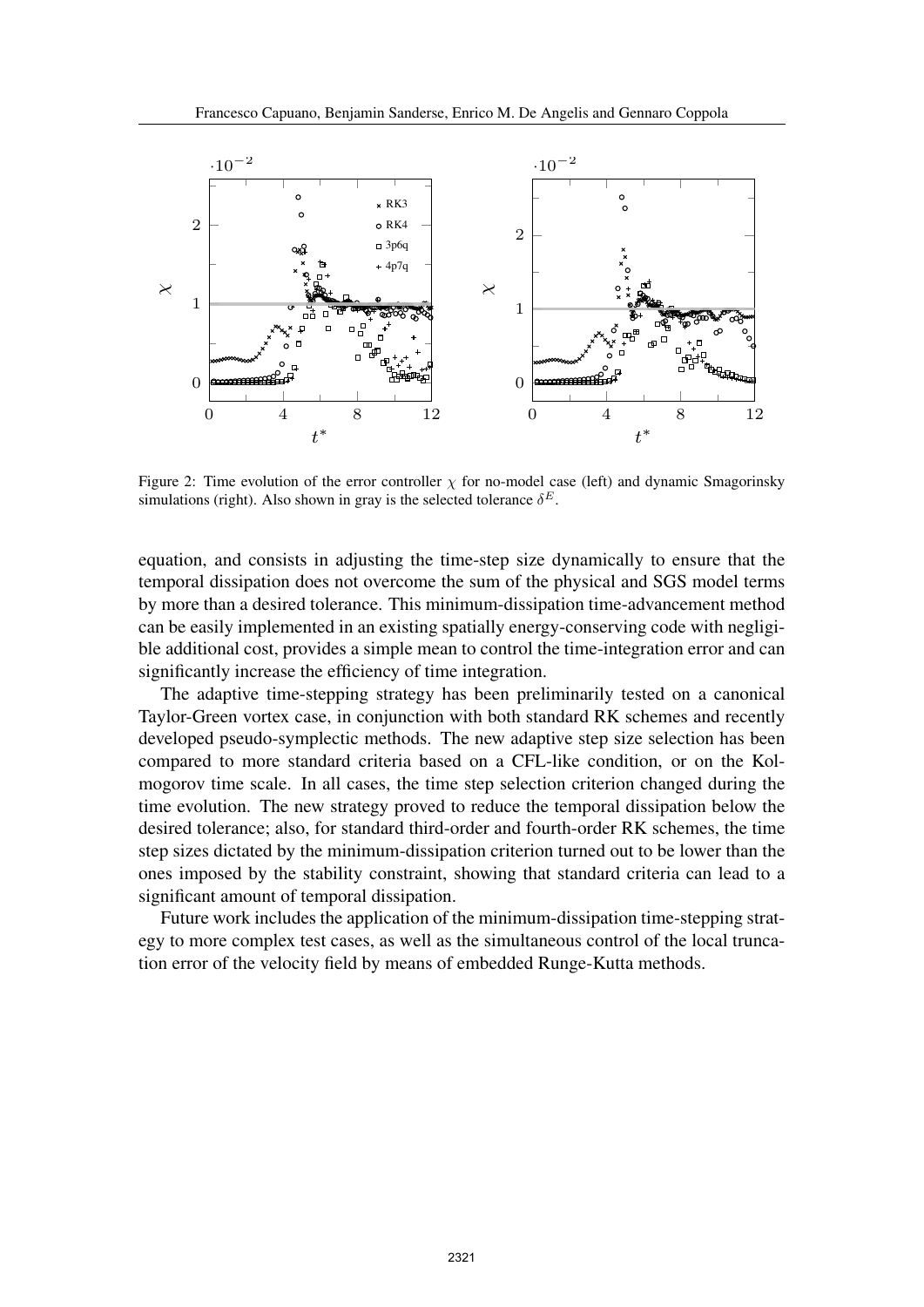#### <span id="page-11-0"></span>REFERENCES

- [1] R. W. C. P. Verstappen, A. E. P. Veldman, Symmetry-preserving discretization of turbulent flow. *Journal of Computational Physics*, 187, 343–368, 2003.
- <span id="page-11-1"></span>[2] R. W. C. P. Verstappen, A. E. P. Veldman, Direct numerical simulation of turbulence at lower costs. *Journal of Engineering Mathematics*, 32, 143–159, 1997.
- <span id="page-11-2"></span>[3] C. Fureby, Towards the use of large-eddy simulation in engineering. *Progress in Aerospace Sciences*, 44, 381–396, 2008.
- <span id="page-11-3"></span>[4] F. X. Trias, O. Lehmkuhl, A self-adaptive strategy for the time integration of Navier-Stokes equations. *Numerical Heat Transfer, Part B*, 60, 116–134, 2011.
- <span id="page-11-4"></span>[5] V. John, J. Rang, Adaptive time step control for the incompressible Navier-Stokes equations. *Computater Methods in Applied Mechanics and Engineering*, 199, 514– 524, 2010.
- <span id="page-11-5"></span>[6] D. A. Kay, P. M. Gresho, D. F. Griffiths, D. J. Silvester, Adaptive time-stepping for incompressible flow Part II: Navier-Stokes equations. *SIAM Journal of Scientific Computing*, 32, 111–128, 2010.
- <span id="page-11-6"></span>[7] O. Colomés, S. Badia, Segregated Runge-Kutta methods for the incompressible Navier-Stokes equations *International Journal for Numerical Methods in Engineering*, 105, 372–400, 2016.
- <span id="page-11-7"></span>[8] B. Sanderse, B. Koren, Accuracy analysis of explicit Runge-Kutta methods applied to the incompressible Navier-Stokes equations. *Journal of Computational Physics*, 231, 3041–3063, 2012.
- <span id="page-11-8"></span>[9] R.S. Rogallo, P. Moin, Numerical simulation of turbulent flows. *Annual Review of Fluid Mechanics*, 16, 99–137, 1984.
- <span id="page-11-9"></span>[10] P. Orlandi, *Fluid flow phenomena: a numerical toolkit*, Kluwer, 2000.
- <span id="page-11-10"></span>[11] D.F. Griffiths, D.J. Higham, *Numerical Methods for Ordinary Differential Equations*. Springer, 2010.
- <span id="page-11-11"></span>[12] J.C. Butcher, *Numerical methods for ordinary differential equations, 2nd Edition*. Wiley, 2008.
- <span id="page-11-12"></span>[13] B. Koren, R. Abgrall, P. Bochev, J. Frank, B. Perot, Physics-compatible numerical methods. *Journal of Computational Physics*, 257, 1039, 2013.